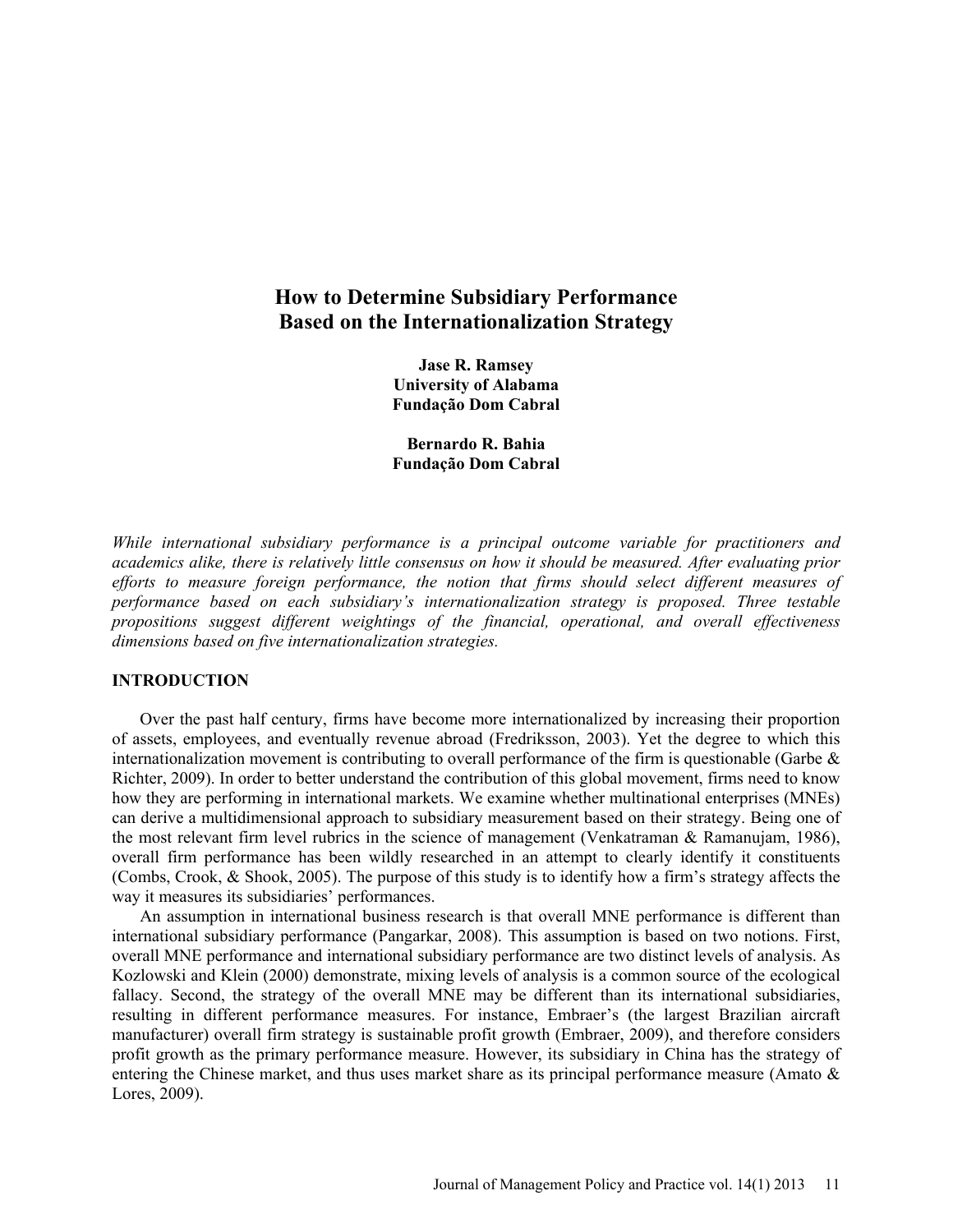While it seems apparent that overall MNE and international subsidiary performance are different, there is a lack of consensus among academics on how to measure international subsidiary performance (Hult, Ketchen Jr, Griffith, Chabowski, et al., 2008). The second purpose of this article is to consolidate past efforts to measure international subsidiary performance and develop a dynamic approach based on the subsidiaries' strategic initiative. In so doing, we propose a multidimensional measurement paradigm.

The paper is structured into three sections. The first section presents the results of the literature review on international subsidiary performance. The review illustrates the dimensions and sources of performance assessment. Next, a paradigm of international subsidiary performance is developed based on the subsidiaries' strategy, resulting in three propositions. Finally, the third section discusses the implications of the proposed approach, possible limitations, and avenues for future research.

# **LITERATURE REVIEW AND PROPOSITIONS**

# **Towards a Multidimensional Paradigm of Subsidiary Performance**

International subsidiary performance is considered a control tool, both for academics and practitioners, used to evaluate the outputs of a foreign affiliate in a certain period of time (Schmid  $\&$ Kretschmer, 2009). Besides being a method of assessing the degree of success of firms in their internationalization process, this type of control tool also determines future subsidiary resource allocation (e.g., investments, employees, and R&D). Since the measurement of subsidiary performance is so relevant to the firm, understanding its nuances is thus important.

Different measures can be employed in the assessment of performance (i.e., profit growth, increase in market share, and satisfaction) with the final objective of understanding the degree of the firm's success in achieving its strategic goals of internationalization. Many authors have called for a multidimensional approach to subsidiary performance, stating that simplistic measures (i.e., purely financial) narrowly reflect performance (Pangarkar, 2008). In other words, unidimensional measures shed very little light on the antecedents of performance (Hult, Ketchen Jr, Griffith, Chabowski, et al., 2008). "A key problem with narrow measures is that they may not be representative of firm performance, especially if objective function of the firm is broad" (Pangarkar, 2008, p.476).

#### *Dimensions of Performance Assessment*

Hult et al. (2008) conducted an extensive review of how subsidiary performance has been used in international business research. They concluded that there are three main performance dimensions – *financial*, *operational* and *overall effectiveness* – which could be assessed both objectively and subjectively.

The financial dimension is comprised of "indicators that are assumed to reflect the fulfillment of the economic goals of the firm" (Venkatraman & Ramanujam, 1986, p.803). They include both accountingbased and market-based measures. Some examples of measures included in the financial dimension are: return on investments (ROI), return on assets (ROA), return on equity (ROE), return on sales (ROS), profit margin, earnings per share, stock price, sales growth, growth of foreign sales, and Tobin's Q.

The operational dimension includes all non-financial factors that may have an impact on performance (Hult, Ketchen Jr, Griffith, Finnegan, et al., 2008). It includes both product–market outcomes (i.e., market share and efficiency) and internal process outcomes (i.e., productivity and employee satisfaction).

The overall effectiveness dimension is formed by more holistic measures and indicators such as perceived overall performance, achievement of goals, and perceived overall performance relative to competitors. It refers to a wider conceptualization of performance and encompasses the two former performance dimensions (Hult, Ketchen Jr, Griffith, Finnegan, et al., 2008).

# *A Multidimensional Paradigm of Subsidiary Performance*

In order to extend the work by Hult et al., (2008), we have conducted a complimentary literature review in order to further categorize prior work. The findings of our literature review, presented in Table 1, show that financial measures are the most commonly used in the study of subsidiary performance.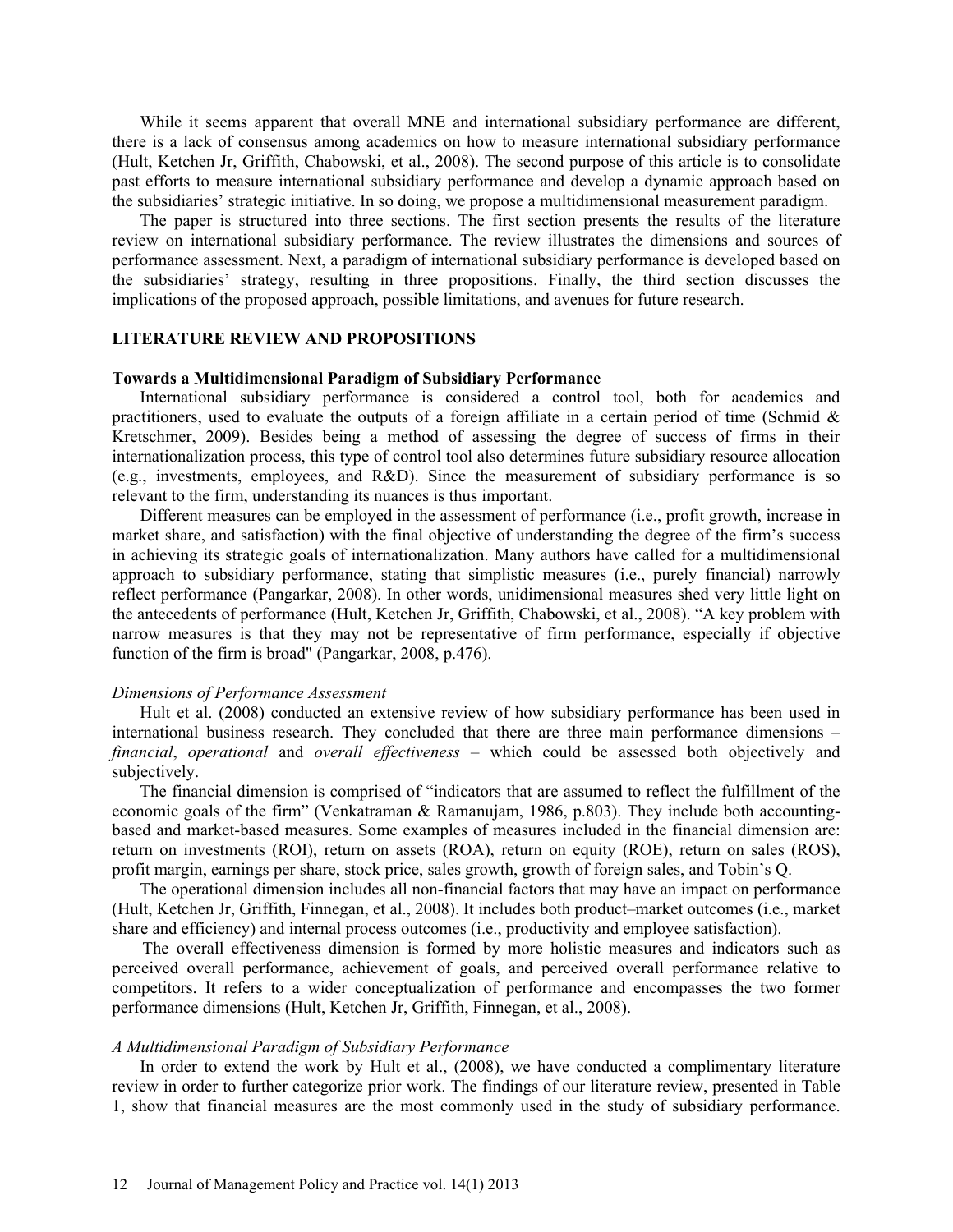While 29 articles (out of 30) have used financial performance, 17 have used operational measures, and 13 have utilized the overall effectiveness dimension. Within the financial dimension, sales based measures were the most common (40%), market share appeared the most in the operational dimension (33%), and performance relative to competitors was the most recurrent for the overall effectiveness dimension (40%).

| Financial<br>performance |    | Operational performance      | Overall effectiveness<br>performance |                               |                |  |
|--------------------------|----|------------------------------|--------------------------------------|-------------------------------|----------------|--|
| Sales based              | 19 | Market share                 | 10                                   | Perf. relative to competitors | -6             |  |
| Profit based             | 15 | Product/service quality      | 5                                    | Reputation                    |                |  |
| <b>ROA/ROI</b>           | 9  | Productivity/HMR development | 4                                    | Perceived overall perf.       | 2              |  |
| <b>ROE</b>               |    | Market Access                | 3                                    | Set objective performance     | $\overline{2}$ |  |
| Others                   | 3  | Marketing                    | 2                                    | Satisfaction                  |                |  |
|                          |    | Others                       | 6                                    | Exit rate                     |                |  |
| Total $(n)^*$            | 29 |                              | 17                                   |                               | 13             |  |

**TABLE 1 COMMONLY USED SUBSIDIARY PERFORMANCE MEASURES** 

\* The total (n) does not sum to total number of measures used per performance type since some papers used more than one measure of the same type.

Although the financial dimension is the most used of the three categories, the majority of studies (67%) combine a financial measure with one or more from the operational or overall effectiveness dimensions. This trend underlines a core premise of this paper: assessing subsidiary performance in multidimensional terms is fundamental. The reason multidimensional measurement is so important is because the three dimensions are interrelated.

The Venkatraman and Ramanujam (1986) model demonstrates that performance dimensions interact with each other and are the inspiration for our work (see Figure 1). We suggest that the financial and operational measures are correlated, resulting in an intersection of the two dimensions (overlapping area).



**FIGURE 1 RELATING THE VARIABLES**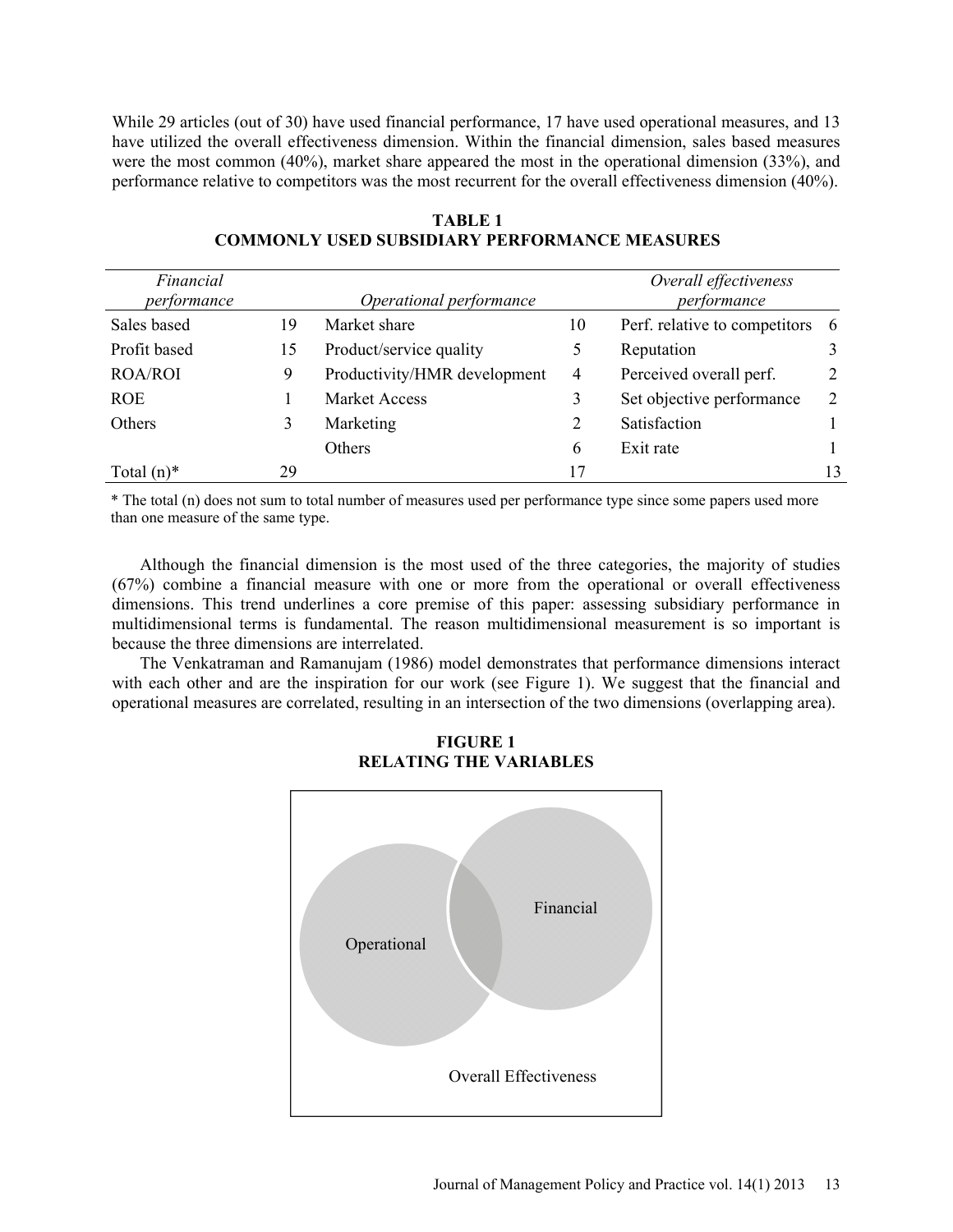For example, product market outcomes (operational) can impact sales (financial). Furthermore, overall effectiveness encompasses both financial and operational measures, measuring aspects of performance that are not assessed directly by the other two dimensions. Figure 1 visually demonstrates the importance of assessing the gestalt effect formed by the financial, operational and overall effectiveness dimensions.

### *The Source of the Performance Measures: Subjective vs. Objective*

Another important aspect of subsidiary performance is the source of the data: subjective (primary) versus objective (secondary) (Hult, Ketchen Jr, Griffith, Chabowski, et al., 2008). Objective data is often preferred due to its ability to overcome the limitations of subjective sources, albeit only when the data is available and reliable. Many studies have shown that individual subsidiary data is difficult to collected (Bird & Beechler, 1995; K. D. Brouthers, 2002; Fang, Wade, Delios, & Beamish, 2007; Gencturk & Aulakh, 1995; Subramaniam & Watson, 2006; Taggart, 1999). Moreover, the reliability problem/ limitation can be further aggravated due to heterogeneous accounting standards and cross-country comparisons (K. D. Brouthers, 2002; L. E. Brouthers, Mukhopadhyay, Wilkinson, & Brouthers, 2009; Dikova, 2009; Fey & Bjorkman, 2001) .

Alternatively, the use of subjective sources constitutes a way to overcome these reliability issues since they are highly correlated with objective measures (Fang, Jiang, Makino, & Beamish, 2010; Fey & Bjorkman, 2001; Yadong & Peng, 1999; Yang, Yiyun, & Zafar, 2007). Although subjective measures can be misleading (e.g., managerial perceptions vary across regions in both the same and different countries), there are cases in which the subjective measure is more appropriate than the objective one (e.g., when a manager's interpretation of performance is to be assessed).

In the aforementioned literature review, we found that most articles (77%) have used subjective data. Objective data is usually used when assessing the financial dimension (100% of the papers using objective data assessed the financial dimension). Subjective measures are linked to both operational and overall performance dimensions. Articles using subjective measures referred mostly to (1) the problem of access to objective data and (2) the difficulty of comparison due to different accounting standards. Thus, the use of subjective measures has been determined to be a good solution to these problems, supported by evidence which suggests that the measures do not significantly differ (Fey & Bjorkman, 2001; Yadong & Peng, 1999; Yang, et al., 2007).

These findings lead us to some preliminary suggestions. First, the use of objective dimensions should consider the availability and reliability of data, as well as, the compatibility of the measures employed. Second, the objective dimension should be used when the measure employed can only be assessed by objective sources. Next, though not perfect, subjective sources are considered to be good substitutes for objective ones. Therefore, subjective measures should be employed when objective sources are neither available nor reliable, and also when the measures demand such a source (i.e., managerial satisfaction with sales, or employee satisfaction). Finally, the use of objective and subjective sources may differ in academic and managerial applications. Managers may choose to use objective data more than academics due to their access of information (e.g., foreign profits).

# **The Relationship Between Strategy and Performance**

Managers at the corporate headquarters (HQ) generally have a strategy for each of their foreign subsidiaries. Objectives have been set, possible long and short-term paths have been determined. Therefore, these strategies should influence the evaluation of the degree of success of a foreign subsidiary. Yet, Pangarkar (2008) argues that there is often a weak connection between the subsidiary's strategy and the performance measure used.

The intent of this paper is to demonstrate that the performance assessment should match the strategy of a foreign subsidiary. Thus, each subsidiary's strategy will serve as a guide to which measures should be selected and how much weight each measure should be given. Next, we will describe five strategy options for subsidiaries, and point out which dimensions and measures could be of greatest importance for each strategy. All of the strategies discussed are based on the strategic options presented by Enderwick (2009) and O'clock and Devine (2003).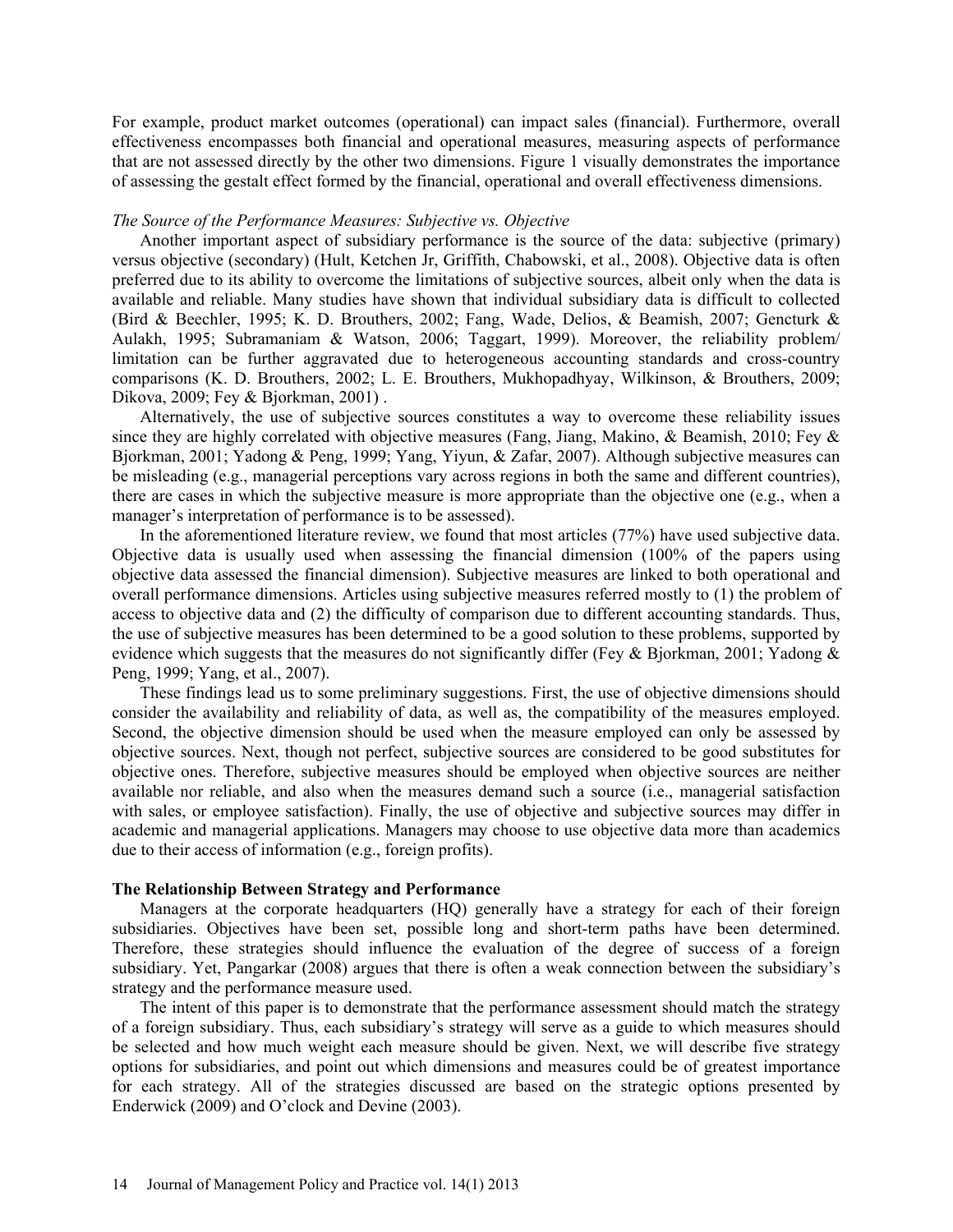#### *Sales/Profit Growth*

This strategy highlights the attempt to increase sales or profits by starting a new subsidiary overseas. This strategy resembles the harvest strategy developed by O'clock and Devine (2003). The management of the parent firm is interested in short-term absolute gains; therefore, they would assess the degree of success of the subsidiary with a greater emphasis on the financial dimension.

Table 2 weights each measure according to their potential relevance for each strategy type. Accordingly, for the sales/profit growth strategy, financial measures (i.e., profit based measures and ROA/ROI) are the most important because they assess the earnings that the subsidiary has produced. Second, market share and performance relative to competitors assesses the position of the firm within the industry. Third, product/service quality assesses if there was any quality change in the product after the expansion. Finally, performance relative to HQ assesses how the subsidiary is performing within the MNE framework.

*Proposition 1. Financial measures are more important than operational or overall measures when assessing the performance of foreign subsidiaries pursuing a sales/profit growth strategy.* 

|                     | Financial                    |                       |                            | <i>Operational</i>      |                          |                                        | Overall effectiveness |              |          |                     |
|---------------------|------------------------------|-----------------------|----------------------------|-------------------------|--------------------------|----------------------------------------|-----------------------|--------------|----------|---------------------|
|                     | <b>Sales</b><br>base<br>d(A) | Profi<br>base<br>d(B) | ROA /<br><b>ROI</b><br>(C) | Marke<br>t share<br>(D) | Produc<br>-tivity<br>(E) | Product<br>' service<br>quality<br>(F) | <i>PRT</i><br>C(G)    | PR 1<br>G(H) | PΟ<br>P( | <i>PRTH</i><br>Q(J) |
| Sales/profit growth | 10%                          | <b>20%</b>            | <b>20%</b>                 | 10%                     |                          | 5%                                     | 10%                   | 15%          | $5\%$    | $5\%$               |
| Strategic position  | 20%                          | $5\%$                 | 5%                         | 25%                     |                          |                                        | 25%                   | 10%          | 5%       | 5%                  |
| Market entrance     | 15%                          | 5%                    | $5\%$                      | 50%                     |                          |                                        |                       | 15%          | $5\%$    | 5%                  |
| Tech.incorporation  | $5\%$                        | $5\%$                 | 5%                         |                         | 35%                      | 20%                                    |                       | 15%          | $5\%$    | 10%                 |
| Study the market    | 10%                          | 15%                   | 15%                        |                         |                          |                                        |                       | 35%          | 25%      |                     |

**TABLE 2 WEIGHTING THE MEASURES ACCORDING TO STRATEGY TYPES** 

PRTC: Performance relative to competitors; PRTG: Performance relative to goals; POP: Perceived overall performance; PRTHQ: Performance relative to headquarters

## *Strategic Position*

This strategy includes many variations along the continuum between maintaining the status quo – hold strategy according to O'Clock and Devine (2003) – and the whole market conquest – build strategy according to O'Clock and Devine (2003). The parent firm following this strategy is concerned about its position in relation to competitors. Hence, the opening of a subsidiary abroad would aim to increase sales/profits *in relation to its competitors*, or just compensate/respond to an expansion of the competitors sales/profits elsewhere.

According to their importance (see Table 2) market share and performance relative to competitors (sales and profits) are of primary concern because they assess the position of the subsidiary within the industry and show if the primary objective (gaining/maintaining position in the market) was fulfilled. Second, sales based measures are also important. Third, profit based measures and ROA/ROI are not so important in the short term, but matter more in the long term. Finally, performance relative to HQ would assess how the subsidiary is performing within the MNE framework.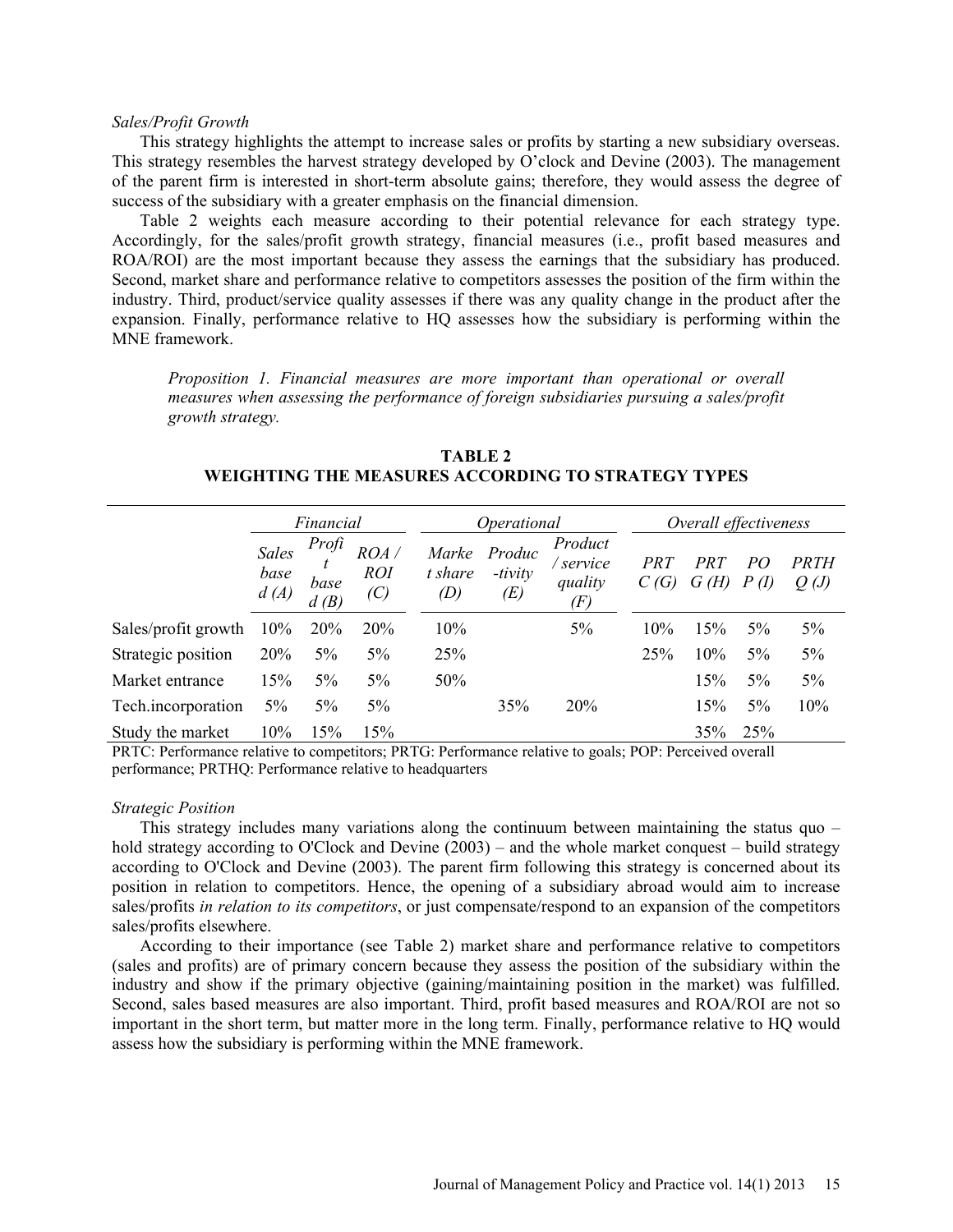## *Study the Market*

When the subsidiary's strategy is to study the market, it will focus less on revenues, and more on prospecting the market's characteristics for the parent firm (i.e., laws, politics, and market competition). This information can help headquarters decide if it's worth the investment to enter into a particular country. This strategy type resembles the prospector strategy according to O'clock and Devine (2003).

Once again, Table 2 illustrates that performance relative to goals and perceived overall performance (both from the overall effectiveness dimension) are the most important measures. Second, sales based, profit based and ROA/ROI gain importance in the long-term.

*Proposition 2. Overall effectiveness measures are more important than financial or operational measures when assessing the performance of foreign subsidiaries pursuing a strategic position or a study the market strategy.* 

#### *Market Entrance*

A market entrance strategy is based on the short term goal of getting established in a foreign market. This strategy often follows the aforementioned study the market strategy. Thus, after gathering information about the market, the HQ may decide to penetrate the new foreign country. In this case, operational measures are emphasized. First, market share is the most important measure as an indicator of market access. Second, sales based measures may be more important than profit based measures and ROA/ROI in the short term. Finally, performance relative to HQ assesses how the subsidiary is performing within the MNE framework.

# *Technology Incorporation/Human Resources Development*

Occasionally, the purpose of establishing a subsidiary is to transfer technology from the subsidiary with the objective of increasing competitiveness and productivity in the HQ. This can be done via objective methods (e.g., patent transfer) or subjective methods (e.g., bringing foreigners back to the home country). Thus, productivity is the most important measure since it's going to show if the technology transfer process was successful. Product/service quality is the next most important assessment. Third, none of the financial dimension measures are important in the short-term, yet in the long-term all of them come to play an increasingly important role. Finally, performance relative to HQ assesses how the subsidiary is performing within the MNE framework. This may be measured by the degree to which the subsidiary is able to influence HQ processes.

*Proposition 3. Operational measures are more important than financial or overall measures when assessing the performance of foreign subsidiaries pursuing a market entrance or a technology incorporation/human resources development strategy.* 

# **DISCUSSION AND IMPLICATIONS**

The purpose of this paper was to put forth a more flexible international subsidiary performance assessment tool. The data acquired from the literature review supports the claim for multidimensionality, depicting the complexity of the performance reality. Three dimensions have been proposed (financial, operational, and overall effectiveness) and two data sources (objective and subjective) could be used to assess these dimensions.

In addition to a more multidimensional model, we attempted to link subsidiary strategy and performance evaluation. This linkage stemmed from the need for more broadly based performance assessment tools. Therefore three propositions were suggested.

Academics and executives should customize their performance measure according to the company's strategy for the specific subsidiary. Ideally, the building of an international performance measure for a subsidiary should be performed by all of the key stakeholders in order to produce a more holistic multidimensional measure.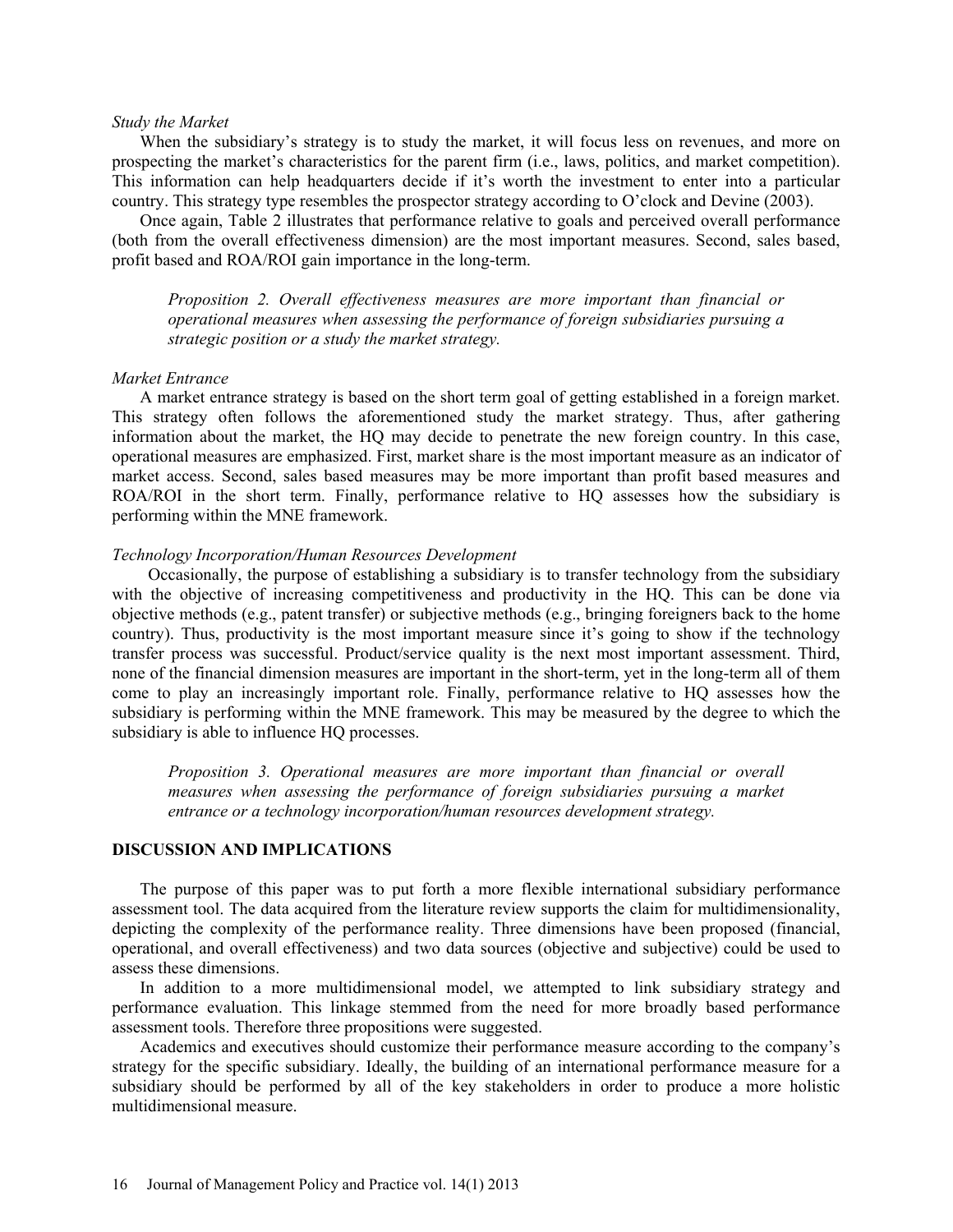We hope this paper inspires a broader conceptualization of a key component to any firms' internationalization strategy. Additionally, the intention of the project is to give decision makers a valuable tool in which to evaluate past, present, and future business opportunities abroad. This tool may be used by investment banks (i.e., BNDES), government institutions (i.e., MDIC), and firms (i.e., Petrobras).

# **REFERENCES**

Amato, F., & Lores, R. J. (2009, 31 Oct. 2009). Embraer negocia montagem de aviões médios na China, *Folha de São Paulo*. Retrieved from http://www1.folha.uol.com.br/folha/dinheiro/ult91u646021.shtml

Bird, A., & Beechler, S. (1995). Links between business strategy and human resource management strategy in U.S.-based Japanese subsidiary: An empirical investigation. [Article]. *Journal of International Business Studies, 26*(1), 23-46.

Brouthers, K. D. (2002). Institutional, Cultural and Transaction Cost Influences on Entry Mode Choice and Performance. [Article]. *Journal of International Business Studies, 33*(2), 203-221.

Brouthers, L. E., Mukhopadhyay, S., Wilkinson, T. J., & Brouthers, K. D. (2009). International market selection and subsidiary performance: A neural network approach. *Journal of World Business, 44*(3), 262- 273. doi: DOI: 10.1016/j.jwb.2008.08.004

Combs, J. G., Crook, T. R., & Shook, C. L. (2005). he Dimensionality of Organizational Performance and its Implications for Strategic Management Research. In D. J. Ketchen & D. D. Bergh (Eds.), *Research Methodology in Strategy and Management* (Vol. 2, pp. 259-286): Emerald.

Dikova, D. (2009). Performance of foreign subsidiaries: Does psychic distance matter? [Article]. *International Business Review, 18*(1), 38-49. doi: 10.1016/j.ibusrev.2008.11.001

Embraer. (2009). Relatório Anual 2008 (I. Relations, Trans.). São Paulo: Embraer.

Enderwick, P. (2009). Large emerging markets (LEMs) and international strategy. [Article]. *International Marketing Review, 26*(1), 7-16. doi: 10.1108/02651330910933177

Fang, Y., Jiang, G.-L. F., Makino, S., & Beamish, P. W. (2010). Multinational Firm Knowledge, Use of Expatriates, and Foreign Subsidiary Performance. [Article]. *Journal of Management Studies, 47*(1), 27- 54. doi: 10.1111/j.1467-6486.2009.00850.x

Fang, Y., Wade, M., Delios, A., & Beamish, P. W. (2007). International diversification, subsidiary performance, and the mobility of knowledge resources. [Article]. *Strategic Management Journal, 28*(10), 1053-1064.

Fey, C. F., & Bjorkman, I. (2001). The Effect of Human Resource Management Practices on MNC Subsidiary Performance in Russia. [Article]. *Journal of International Business Studies, 32*(1), 59-75.

Fredriksson, T. (2003). Forty years of UNCTAD research on FDI. *Transnational Corporations, 12*(3), 1- 39.

Garbe, J.-N., & Richter, N. F. (2009). Causal analysis of the internationalization and performance relationship based on neural networks -- advocating the transnational structure. *Journal of International Management, 15*(4), 413-431. doi: DOI: 10.1016/j.intman.2008.10.002